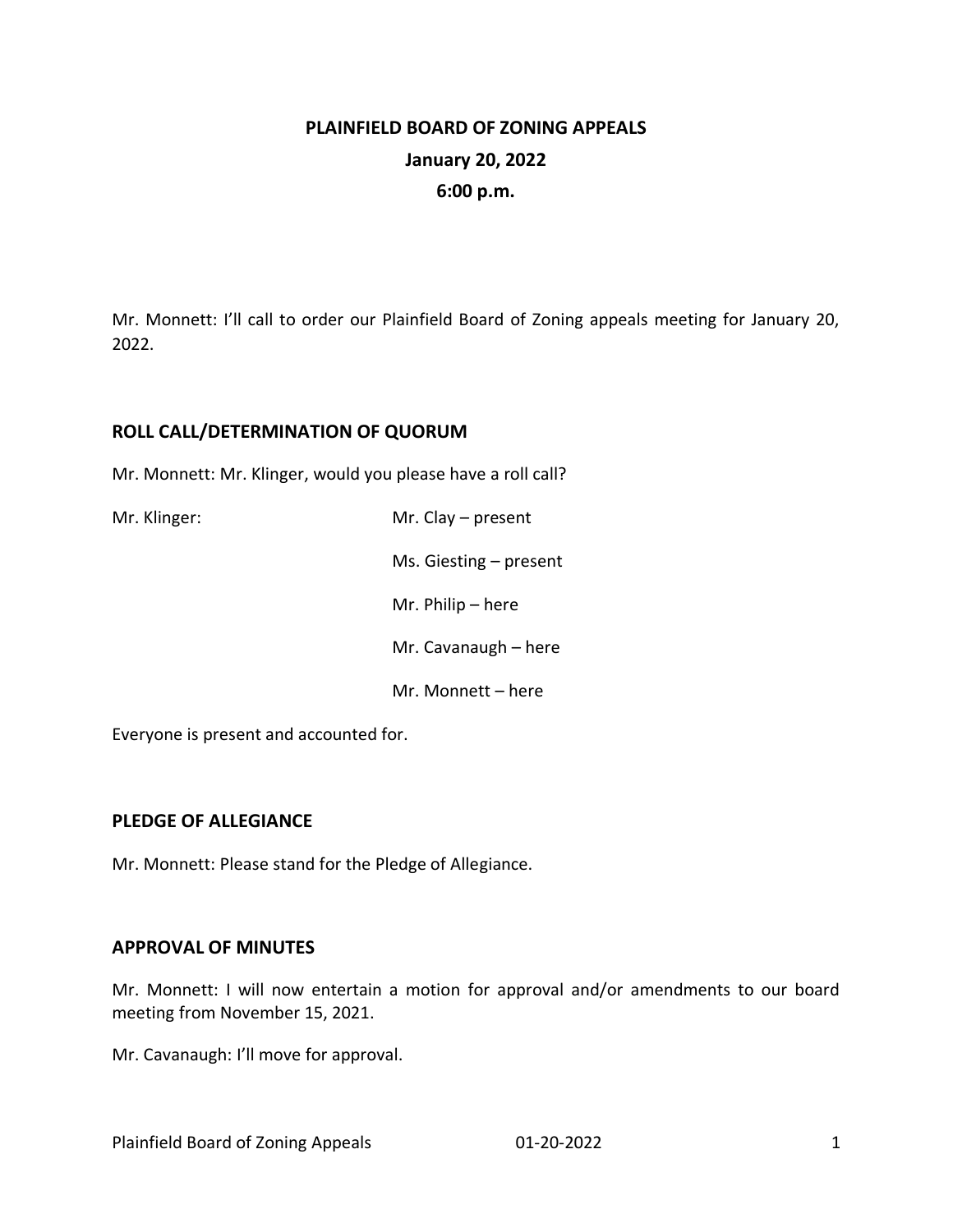Mr. Philip: Second

Mr. Monnett: I have a motion and a second. All in favor say aye.

(All ayes)

#### **ELECTION OF OFFICERS**

Mr. Monnett: Now election of officers.

Mr. Philip: Swearing in…?

Mr. Monnett: She did that the other day. They took care of that for us. You want to do Vice President first, or President?

Mr. Philip: We normally start with President.

Mr. Klinger: You can take nominations for both and then do it together, or separately.

Mr. Philip: I move we maintain the current slate of officers; Mr. Monnett as President, Mr. Cavanaugh as Vice President.

Mr. Clay: Second

Mr. Monnett: We have a motion and second. All in favor say aye.

(All ayes)

Mr. Monnett: Thank you Kevin.

#### **ADJOURNMENT**

Mr. Monnett: And we are finished, correct?

Mr. Klinger: Do we need to take action to continue these, or are we just saying they're automatically continued?

Mr. Berg: The Town Attorney informed us that it is an automatic continuance due to improper notice.

Mr. Klinger: Right, okay